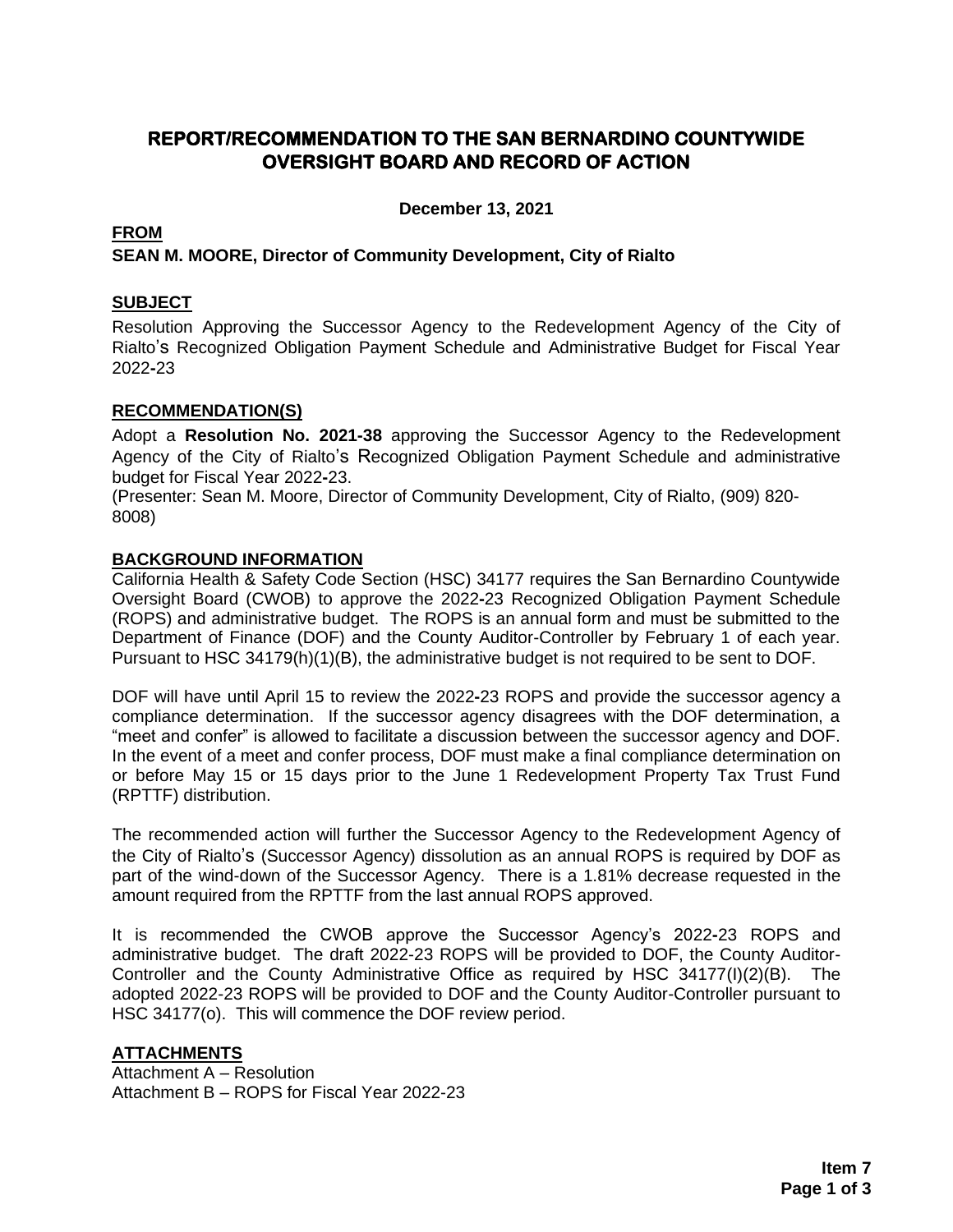**Resolution Approving the Successor Agency to the Redevelopment Agency of the City of Rialto's Recognized Obligation Payment Schedule and Administrative Budget for Fiscal Year 2022-23**

Attachment C – Administrative Budget for Fiscal Year 2022-23

#### **REVIEW BY OTHERS**

This item has been reviewed by Auditor-Controller/Treasurer/Tax Collector on December 7,2021 and San Bernardino Countywide Oversight Board Legal Counsel on December 7, 2021.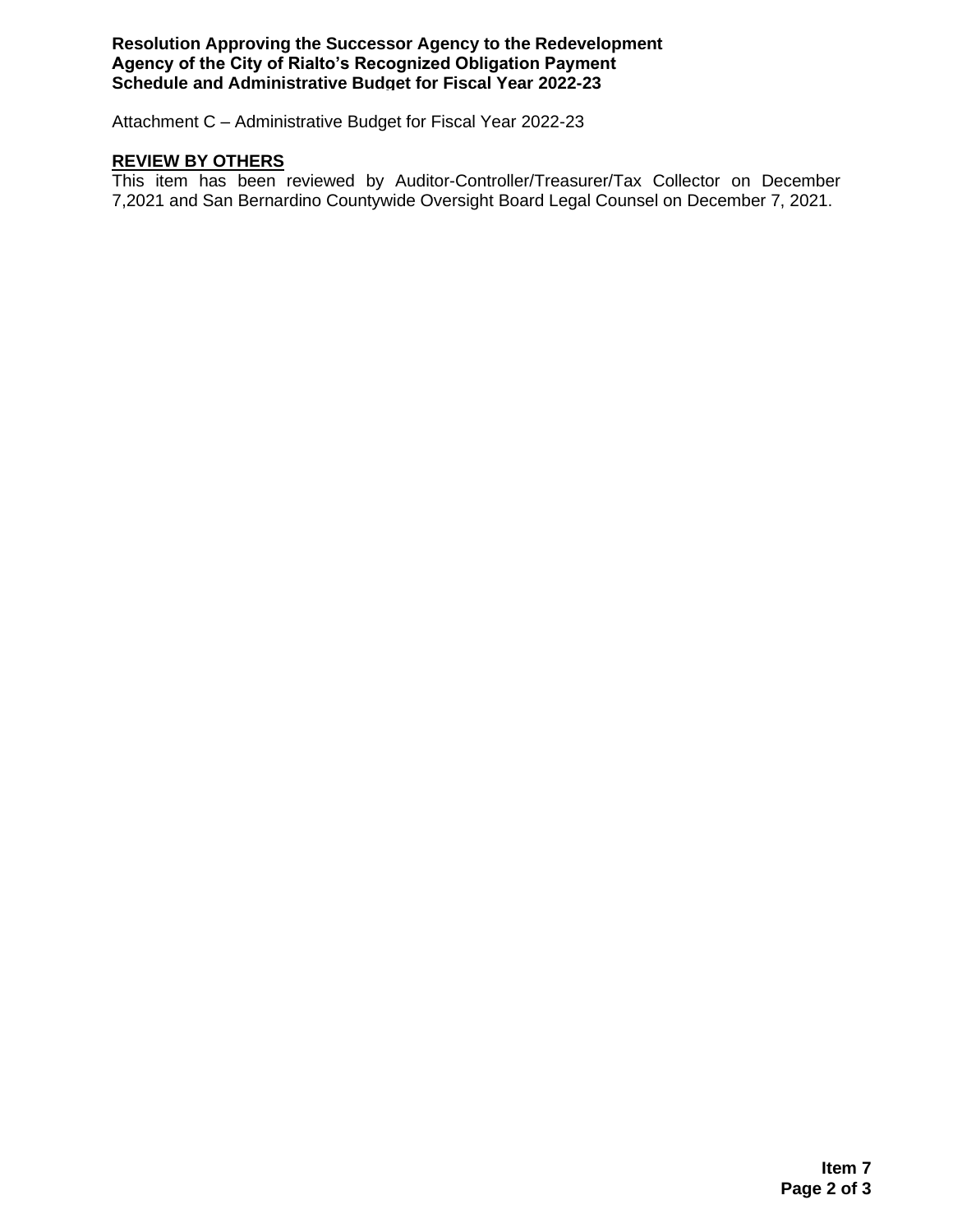**Resolution Approving the Successor Agency to the Redevelopment Agency of the City of Rialto's Recognized Obligation Payment Schedule and Administrative Budget for Fiscal Year 2022-23**

Record of Action of the San Bernardino Countywide Oversight Board

#### **APPROVED**

Moved: Acquanetta Warren Seconded: Cindy Saks Ayes: Frederick Ang, Katie Hylton, Kenneth Miller, Cindy Saks, Acquanetta Warren, David Wert Absent: Lawrence Strong

Lynna Monell, SECRETARY

BY *Inna Monell* 

DATED: December 13, 2021



- cc: W/Resolution File - San Bernardino Countywide Oversight Board w/attach
- KS 12/16/2021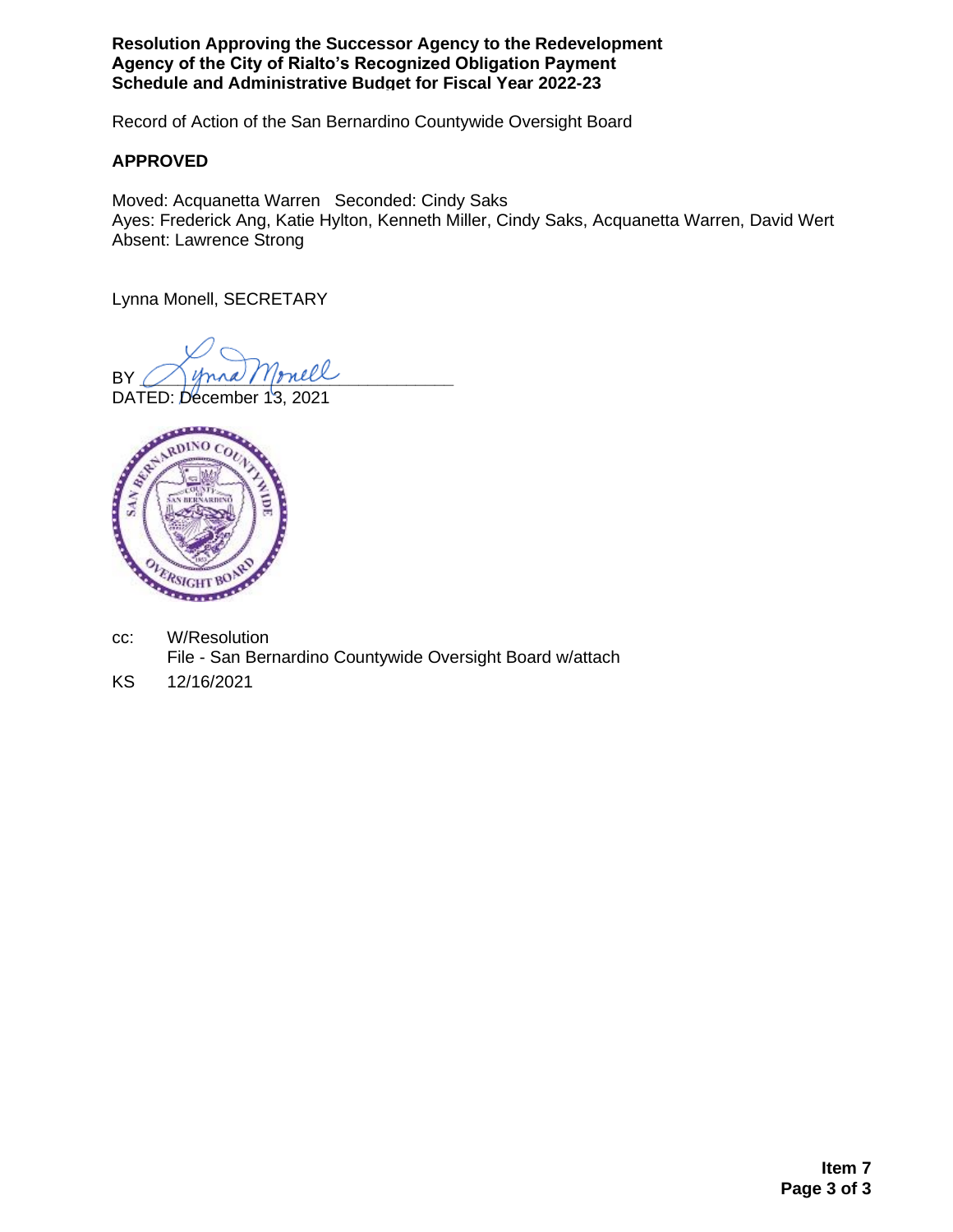#### **RESOLUTION NO. 2021-38**

#### **RESOLUTION OF THE SAN BERNARDINO COUNTYWIDE OVERSIGHT BOARD ADOPTING THE SUCCESSOR AGENCY TO THE** REDEVELOPMENT AGENCY OF CITY OF RIALTO'S RECOGNIZED OBLIGATION PAYMENT SCHEDULE AND ADMINISTRATIVE BUDGET **FOR FISCAL YEAR 2022-23**

On Monday, December 13, 2021 on motion of San Bernardino Countywide Oversight Board Member Warren, duly seconded by San Bernardino Countywide Oversight Board Member Saks and carried, the following resolution is adopted by the San Bernardino Countywide Oversight Board, State of California.

WHEREAS, California Health and Safety Code Section (HSC) 34179(e) requires all action items of the San Bernardino Countywide Oversight Board be accomplished by resolution; and

WHEREAS, HSC 34177 requires the San Bernardino Countywide Oversight Board to approve the Recognized Obligation Payment Schedule (ROPS) and administrative budget; and

WHEREAS, pursuant to HSC 34177(o), the deadline for submitting the ROPS for Fiscal Year 2022-23 to the Department of Finance is February 1, 2022.

NOW, THEREFORE, the San Bernardino Countywide Oversight Board hereby resolves, determines and orders as follows:

Section 1. The foregoing recitals are true and correct.

Section 2. The Successor Agency to the Redevelopment Agency of City of Rialto's ROPS and administrative budget for Fiscal Year 2022-23 in the form presented, together with such changes thereto as may be approved by the San Bernardino Countywide Oversight Board, are hereby approved.

Section 3. This resolution shall take effect from and after the date of its passage and adoption.

PASSED AND ADOPTED by the San Bernardino Countywide Oversight Board, State of California, by the following vote:

> AYES: OVERSIGHT BOARD MEMBER: Frederick Ang, Katie Hylton, Kenneth Miller, Cindy Saks, Acquanetta Warren, David Wert

- NOES: **OVERSIGHT BOARD MEMBER:**
- ABSENT: **OVERSIGHT BOARD MEMBER:**

\* \* \* \* \*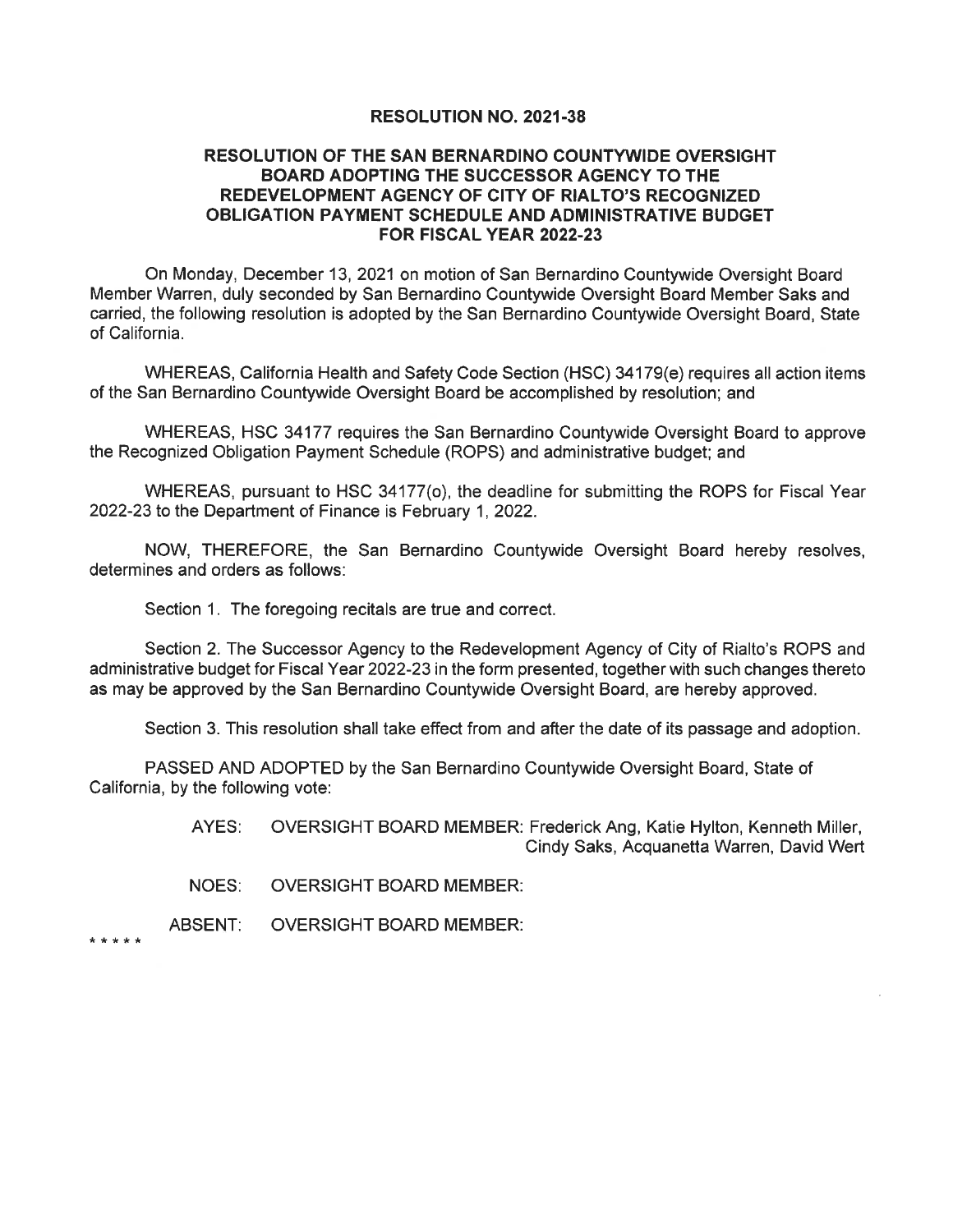STATE OF CALIFORNIA

SS.

١

SAN BERNARDINO COUNTY

I, LYNNA MONELL, Secretary to the San Bernardino Countywide Oversight Board, State of California, hereby certify the foregoing to be a full, true and correct copy of the record of the action taken by the Countywide Oversight Board, by vote of the members present, as the same appears in the Official Minutes of said Board at its meeting of December 13, 2021. #7 KS

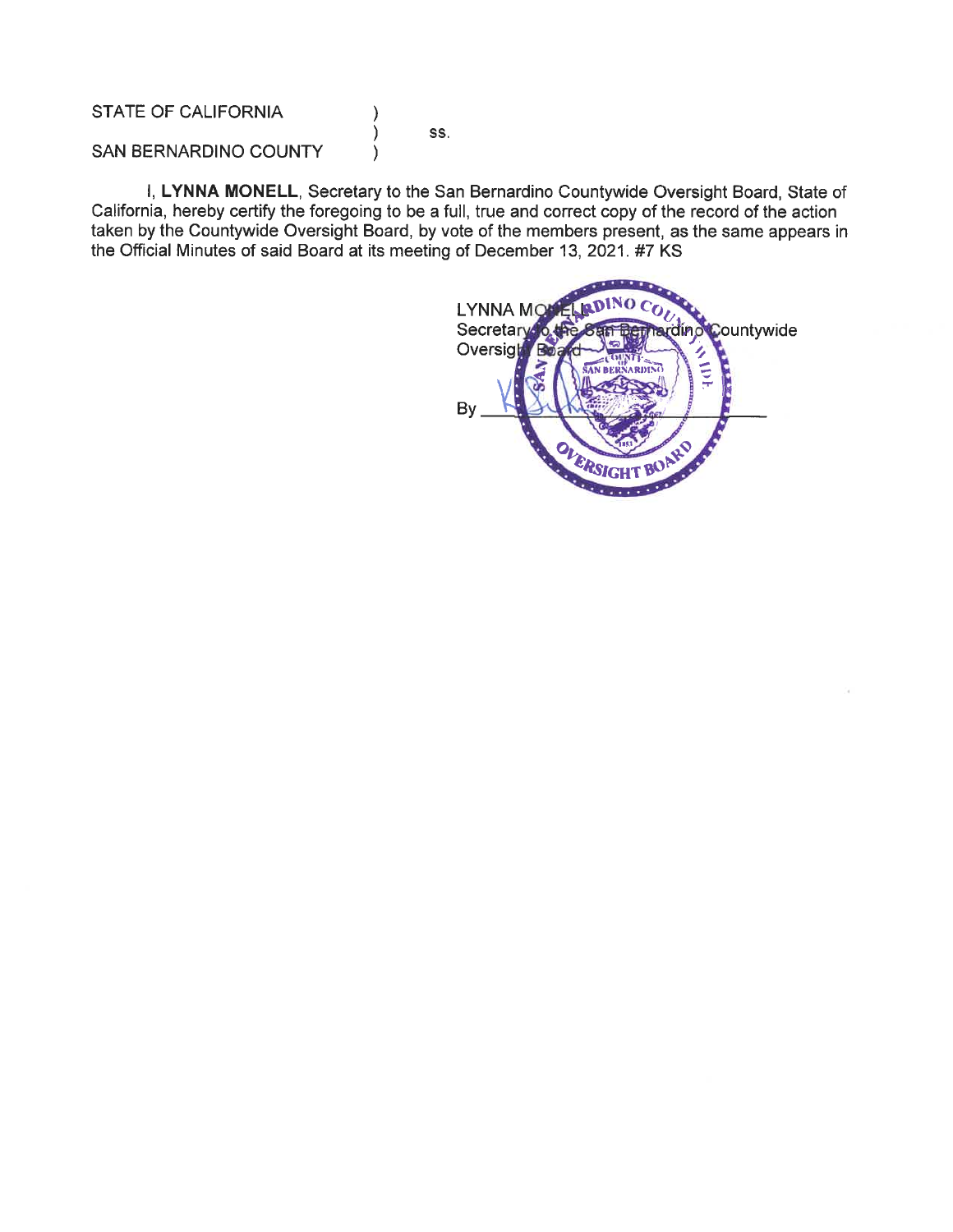# Recognized Obligation Payment Schedule (ROPS 22-23) - Summary Filed for the July 1, 2022 through June 30, 2023 Period

| <b>Successor Agency:</b> |                             | <b>CITY OF RIALTO</b>                                                      |                                    |                                   |                          |
|--------------------------|-----------------------------|----------------------------------------------------------------------------|------------------------------------|-----------------------------------|--------------------------|
| County:                  |                             | San Bernardino                                                             |                                    |                                   |                          |
|                          |                             | Current Period Requested Funding for Enforceable Obligations (ROPS Detail) | 22-23 A Total<br>(July - December) | 22-23 B Total<br>(January - June) | ROPS 22-23 Total         |
| A                        |                             | Enforceable Obligations Funded as Follows (B+C+D):                         | $11,500$ \$                        | $11,500 \; \text{S}$              | 23,000                   |
| B                        | <b>Bond Proceeds</b>        |                                                                            | $\overline{\phantom{a}}$           | $\blacksquare$                    | $\sim$                   |
| $\sim$<br>U              | Reserve Balance             |                                                                            |                                    | $\overline{\phantom{a}}$          | $\overline{\phantom{a}}$ |
| D                        | Other Funds                 |                                                                            | 11,500                             | 11,500                            | 23,000                   |
| E.                       |                             | Redevelopment Property Tax Trust Fund (RPTTF) (F+G):                       | 7,941,702 \$                       | $3,061,365$ \$                    | 11,003,067               |
| F.                       | <b>RPTTF</b>                |                                                                            | 7,691,704                          | 3,061,365                         | 10,753,069               |
| G                        | <b>Administrative RPTTF</b> |                                                                            | 249,998                            |                                   | 249,998                  |
| H                        |                             | <b>Current Period Enforceable Obligations (A+E):</b>                       | 7,953,202 \$                       | $3,072,865$ \$                    | 11,026,067               |
|                          |                             |                                                                            |                                    |                                   |                          |

 $\rightarrow$ 

|                                                                 | David Wert       | Chairman          |
|-----------------------------------------------------------------|------------------|-------------------|
| Certification of Oversight Board Chairman:                      | Name             | Title             |
| Pursuant to Section 34177 (o) of the Health and Safety Code, I  |                  |                   |
| hereby certify that the above is a true and accurate Recognized |                  |                   |
| Obligation Payment Schedule for the above named successor       |                  | December 13, 2021 |
| agency.                                                         | 70E<br>Signature | Date              |
|                                                                 |                  |                   |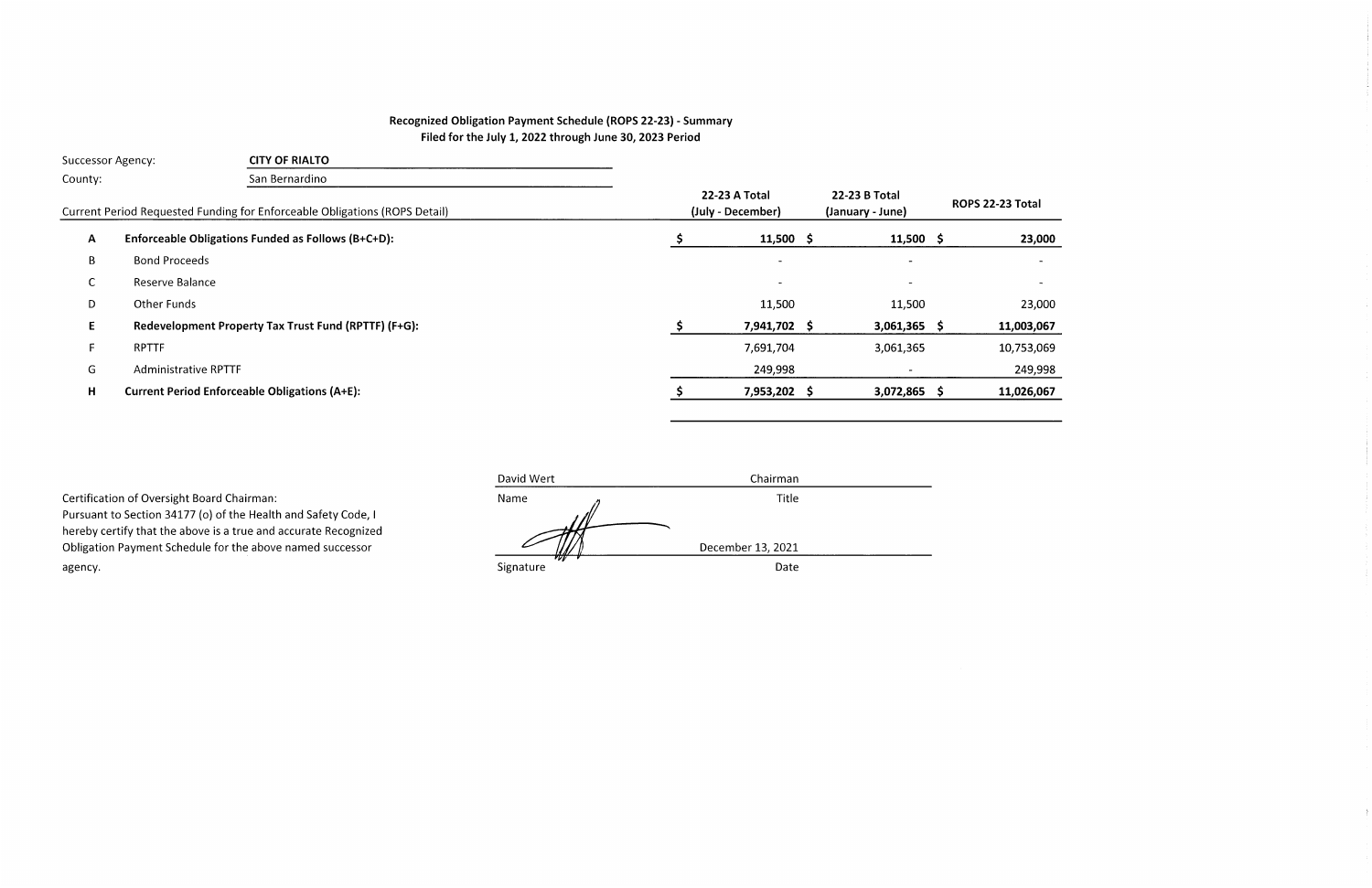|       | City of Rialto Recognized Obligation Payment Schedule (ROPS 22-23) - ROPS Detail<br>July 1, 2022 through June 30, 2023<br>(Report Amounts in Whole Dollars) |                                                   |                       |                         |                                |                                                                                                                  |                       |                      |                |                               |                                                |                     |             |                                    |                               |                                                 |                             |                                  |
|-------|-------------------------------------------------------------------------------------------------------------------------------------------------------------|---------------------------------------------------|-----------------------|-------------------------|--------------------------------|------------------------------------------------------------------------------------------------------------------|-----------------------|----------------------|----------------|-------------------------------|------------------------------------------------|---------------------|-------------|------------------------------------|-------------------------------|-------------------------------------------------|-----------------------------|----------------------------------|
|       |                                                                                                                                                             |                                                   |                       |                         |                                |                                                                                                                  |                       |                      |                |                               | 22-23 A (July - December)                      |                     |             |                                    |                               |                                                 |                             |                                  |
|       |                                                                                                                                                             |                                                   | Contract/Agreement    | Contract/Agreement      |                                |                                                                                                                  |                       | Total<br>Outstanding |                | <b>ROPS 22-23</b>             | <b>Fund Sources</b>                            |                     |             | 22-23 A                            |                               | 22-23 B (January - June)<br><b>Fund Sources</b> |                             | 22-23 B                          |
| Item# | Project Name/Debt Obligation                                                                                                                                | Obligation Type                                   | <b>Execution Date</b> | <b>Termination Date</b> | Payee                          | Description/Project Scope                                                                                        | Project Area          | Debt or              | Retired        | Total                         |                                                |                     |             | Total                              |                               |                                                 |                             | Total                            |
|       |                                                                                                                                                             |                                                   |                       |                         |                                |                                                                                                                  |                       | Obligation           |                |                               | Bond Proceeds   Reserve Balance<br>Other Funds | <b>RPTTF</b>        | Admin RPTTF |                                    | Bond Proceeds Reserve Balance | Other Funds                                     | <b>RPTTF</b><br>Admin RPTTF |                                  |
|       | 2008 Series A TAB's - Bonds                                                                                                                                 | onds Issued On or                                 | 4/29/2008             | 9/1/2037                | <b>Jnion Bank/Trustee</b>      | Public Improvement Bonds                                                                                         | Merged Project        | \$174,888,273        |                | \$11,026,067                  |                                                | 11,500 \$ 7,691,704 |             | 249,998 \$ 7,953,202               |                               | $11,500$ $\frac{1}{3}$                          | 3,061,365 \$                | $\frac{1}{5}$ 3,072,865          |
|       |                                                                                                                                                             | efore 12/31/10                                    |                       |                         |                                |                                                                                                                  |                       |                      |                |                               |                                                |                     |             |                                    |                               |                                                 |                             |                                  |
|       | 2008 Series B TAB's - Bonds                                                                                                                                 | onds Issued On or<br>efore 12/31/10               | 1/29/2008             | 3/1/2037                | nion Bank/Trustee              | ousing Bonds                                                                                                     | lerged Project        | 40,738,688           | N              | 2,333,563                     |                                                | 1,496,188           |             | 1.496.188<br>$\hat{\mathbf{x}}$    |                               |                                                 | 837.375                     | 837,375<br>$\hat{\mathbf{s}}$    |
|       | 2008 Series C TAB's - Bonds                                                                                                                                 | onds Issued On or<br>Before 12/31/10              | 4/29/2008             | 9/1/2037                | <b>Jnion Bank/Trustee</b>      | ublic Improvement Bonds                                                                                          | Merged Project        | 28,988,188           | N              | 1,827,625                     |                                                | 1,214,688           |             | 1,214,688                          |                               |                                                 | 612,937                     | 612,937                          |
|       | 15 2008 Series A TAB's - Bond Reserve                                                                                                                       | serves                                            | 7/1/2019              | 6/30/2019               |                                | alto Successor Agency Public Improvement Bonds - Reserve Merged Project                                          |                       |                      |                |                               |                                                |                     |             |                                    |                               |                                                 |                             |                                  |
|       | 6 2008 Series B TAB's - Bond Reserve                                                                                                                        | <b>Reserves</b>                                   | 7/1/2019              | 6/30/2019               | <b>Rialto Successor Agency</b> | for next Perioc<br>Housing Bonds - Reserve for next                                                              | Merged Project        |                      | Y              |                               |                                                |                     |             |                                    |                               |                                                 |                             |                                  |
|       | 17 2008 Series C TAB's - Bond Reserve                                                                                                                       | Reserves                                          | 7/1/2019              | 6/30/2019               |                                | Period<br>Rialto Successor Agency Public Improvement Bonds - Reserve Merged Project                              |                       |                      | Y              |                               |                                                |                     |             | $\sim$                             |                               |                                                 |                             |                                  |
|       | 20 2007 COP Reimbursement Agreement Third-Party Loans                                                                                                       |                                                   | 12/4/2007             | 1/20/2022               | City of Rialto                 | for next Period<br>Public Improvement Agreement -                                                                |                       |                      | Y              |                               |                                                |                     |             |                                    |                               |                                                 |                             |                                  |
|       |                                                                                                                                                             |                                                   |                       |                         |                                | Current Period Paymen                                                                                            | Merged Project        |                      |                | $\overline{\phantom{a}}$      |                                                |                     |             | $\sim$                             |                               |                                                 |                             |                                  |
|       | SA Admin Costs - Payments/Operation Admin Costs                                                                                                             |                                                   | 7/1/2022              | 6/30/2023               | ialto Successor Agency         | Staff; legal; consultant; supplies;<br>ervices; etc. See calculation in                                          | Merged Project        | 4 940 938            | N              |                               |                                                |                     |             |                                    |                               |                                                 |                             |                                  |
|       | SA Admin Costs - Payments/Operation Admin Costs                                                                                                             |                                                   | 7/1/2018              | 6/30/2019               | City of Rialto                 | City finance and admin support                                                                                   | Merged Project        |                      | Y              | 249,998                       |                                                |                     | 249,998     | 249,998                            |                               |                                                 |                             |                                  |
| 37    |                                                                                                                                                             |                                                   |                       |                         |                                | services                                                                                                         |                       |                      |                |                               |                                                |                     |             |                                    |                               |                                                 |                             |                                  |
| 39    | Bond Servicing - Payment/Operation                                                                                                                          | ees                                               | 4/29/2008             | 9/1/2037                | Villdan/Union Bank             | rustee Fees/Arbitrage Rebate<br>Services                                                                         | Aerged Project        | 23,000               | N              | 23,000                        | 11,500                                         |                     |             | 11,500                             |                               | 11,500                                          |                             | 11,500                           |
|       | 2014 Refinance TAB's - Bonds<br>(2003 A Series A)                                                                                                           | Refunding Bonds Issued 8/21/2014<br>After 6/27/12 |                       | 9/1/2027                | Union Bank/Trustee             | Public Improvement Bonds;<br>Refinanced 2003 Series A Bond in                                                    | Merged Project        | 10.269.950           | $\overline{N}$ |                               |                                                |                     |             |                                    |                               |                                                 |                             |                                  |
| 171   | 2014 Refinance Bond Reserve                                                                                                                                 | eserves                                           | 7/1/2019              | 6/30/2019               |                                | September 2014<br>Rialto Successor Agency Public Improvement Bonds - Reserve Merged Project                      |                       |                      |                | 1,698,200                     |                                                | 1,515,350           |             | 1,515,350                          |                               |                                                 | 182,850                     | 182,850                          |
|       |                                                                                                                                                             |                                                   |                       |                         |                                | for next Period for 2014 Refinance                                                                               |                       |                      |                |                               |                                                |                     |             |                                    |                               |                                                 |                             |                                  |
| 172   | <b>Appraisal Services</b>                                                                                                                                   | roperty Dispositions                              | 7/1/2019              | 6/30/2019               |                                | ialto Successor Agency Services to conduct appraisals of SA Merged Project                                       |                       |                      |                |                               |                                                |                     |             |                                    |                               |                                                 |                             |                                  |
|       |                                                                                                                                                             |                                                   |                       |                         |                                | property in order sale, per approved<br>LRPMP. In January 2016, the OB                                           |                       |                      |                |                               |                                                |                     |             |                                    |                               |                                                 |                             |                                  |
|       |                                                                                                                                                             |                                                   |                       |                         |                                | will consider agreements with two                                                                                |                       |                      |                |                               |                                                |                     |             |                                    |                               |                                                 |                             |                                  |
| 176   | 2015 Refinance TAB's A - Bonds                                                                                                                              | Refunding Bonds Issued 7/1/2015                   |                       | 9/1/2035                | Jnion Bank/Trustee             | vendors.<br>Public Improvement Bonds;                                                                            | Merged Project        | 30,491,475           | N              |                               |                                                |                     |             |                                    |                               |                                                 |                             |                                  |
| 180   | (2005 Series A)                                                                                                                                             | After 6/27/12                                     |                       |                         |                                | Refinanced 2005 Series A Bond in                                                                                 |                       |                      |                | 937,850                       |                                                | 468,925             |             | 468,925                            |                               |                                                 | 468,925                     | 468,925                          |
|       | 2015 Refinance TAB's B - Bonds                                                                                                                              | Refunding Bonds Issued 7/1/2015                   |                       | 9/1/2029                | Union Bank/Trustee             | September 2015<br>Public Improvement Bonds:                                                                      | Merged Project        | 11,223,744           | - N            |                               |                                                |                     |             |                                    |                               |                                                 |                             |                                  |
| 181   | (2005 Series C)                                                                                                                                             | After 6/27/12                                     |                       |                         |                                | efinanced 2005 Series C Bond in<br>eptember 2015                                                                 |                       |                      |                | 1,489,838                     |                                                | 1,300,819           |             | 1,300,819                          |                               |                                                 | 189,019                     | 189,019                          |
|       | 2015 Refinance TAB's C - Bonds<br>(2005 Series B)                                                                                                           | Refunding Bonds Issued<br>After 6/27/12           | /1/2015               | 9/1/2032                | nion Bank/Trustee              | Public Improvement Bonds;<br>Refinanced 2005 Series B Bond in                                                    | Merged Project        | 7,623,415            | N              |                               |                                                |                     |             |                                    |                               |                                                 |                             |                                  |
| 182   |                                                                                                                                                             |                                                   |                       |                         |                                | eptember 2015                                                                                                    |                       |                      | v              | 699,618                       |                                                | 569,109             |             | 569,109<br>s.                      |                               |                                                 | 130,509                     | 130,509<br>$\mathsf{s}$          |
|       | 2015 Refinance Bond A Reserve                                                                                                                               | <b>Reserves</b>                                   | 7/1/2019              | 6/30/2019               |                                | ialto Successor Agency Public Improvement Bonds - Reserve Merged Project<br>for next Period for 2015 A Refinance |                       |                      |                |                               |                                                |                     |             |                                    |                               |                                                 |                             |                                  |
| 183   | 2015 Refinance Bond B Reserve                                                                                                                               | Reserves                                          | 7/1/2019              | 6/30/2019               |                                | ond. See notes<br>Rialto Successor Agency Public Improvement Bonds - Reserve Merged Project                      |                       |                      |                |                               |                                                |                     |             |                                    |                               |                                                 |                             |                                  |
| 18    |                                                                                                                                                             |                                                   |                       |                         |                                | for next Period for 2015 B Refinance<br>Bond. See notes                                                          |                       |                      |                |                               |                                                |                     |             |                                    |                               |                                                 |                             |                                  |
|       | 2015 Refinance Bond C Reserve                                                                                                                               | eserves                                           | 7/1/2019              | 6/30/2019               | <b>Rialto Successor Agency</b> | Public Improvement Bonds - Reserve Merged Project                                                                |                       |                      |                |                               |                                                |                     |             |                                    |                               |                                                 |                             |                                  |
| 185   |                                                                                                                                                             |                                                   |                       |                         |                                | for next Period for 2015 C Refinance<br>Bond. See notes                                                          |                       |                      |                |                               |                                                |                     |             |                                    |                               |                                                 |                             |                                  |
|       | Library Trust Fund                                                                                                                                          | Miscellaneous                                     | 7/1/2019              | 6/30/2019               | City of Rialto                 | Funds related to the Library Trust<br>Fund and held under "Prior ROPS                                            | Merged Project        |                      |                |                               |                                                |                     |             |                                    |                               |                                                 |                             |                                  |
|       |                                                                                                                                                             |                                                   |                       |                         |                                | period balances and DDR RPTTF                                                                                    |                       |                      |                |                               |                                                |                     |             |                                    |                               |                                                 |                             |                                  |
|       |                                                                                                                                                             |                                                   |                       |                         |                                | balances retained" The DDR, as<br>approved by DOF, permits the SA to                                             |                       |                      |                |                               |                                                |                     |             |                                    |                               |                                                 |                             |                                  |
|       |                                                                                                                                                             |                                                   |                       |                         |                                | retain funds for the City of Rialto.<br>The action is tranfering the funds to                                    |                       |                      |                |                               |                                                |                     |             |                                    |                               |                                                 |                             |                                  |
| 198   |                                                                                                                                                             |                                                   |                       |                         |                                | the City for library improvement use                                                                             |                       |                      |                |                               |                                                |                     |             |                                    |                               |                                                 |                             |                                  |
|       | ffordable Housing Project                                                                                                                                   | ond Funded Project -                              | 7/1/2019              | 6/30/2019               | ialto Housing Authority        | For use for affordable housing                                                                                   | erged Project         |                      |                |                               |                                                |                     |             |                                    |                               |                                                 |                             |                                  |
|       |                                                                                                                                                             | $e - 2011$                                        |                       |                         |                                | project, list of sites from a develope<br>per exclusing right to negotiate                                       |                       |                      |                |                               |                                                |                     |             |                                    |                               |                                                 |                             |                                  |
|       |                                                                                                                                                             |                                                   |                       |                         |                                | agreement dated May 14, 2015 with                                                                                |                       |                      |                |                               |                                                |                     |             |                                    |                               |                                                 |                             |                                  |
|       |                                                                                                                                                             |                                                   |                       |                         |                                | the Rialto Housing Authority, or use<br>for approved affordable housing                                          |                       |                      |                |                               |                                                |                     |             |                                    |                               |                                                 |                             |                                  |
|       |                                                                                                                                                             |                                                   |                       |                         |                                | agreement per affordable housing<br>agreement executed on June 26,                                               |                       |                      |                |                               |                                                |                     |             |                                    |                               |                                                 |                             |                                  |
|       |                                                                                                                                                             |                                                   |                       |                         |                                | 2016 with the Rialto Housing                                                                                     |                       |                      |                |                               |                                                |                     |             |                                    |                               |                                                 |                             |                                  |
|       |                                                                                                                                                             |                                                   |                       |                         |                                | Authority. Amount includes \$805,61<br>as determined to be housing bond                                          |                       |                      |                |                               |                                                |                     |             |                                    |                               |                                                 |                             |                                  |
|       |                                                                                                                                                             |                                                   |                       |                         |                                | proceeds, per DDR report. It                                                                                     |                       |                      |                |                               |                                                |                     |             |                                    |                               |                                                 |                             |                                  |
|       |                                                                                                                                                             |                                                   |                       |                         |                                | ncludes funds of \$536,778 held in<br>the Successor Agency Fund 343.                                             |                       |                      |                |                               |                                                |                     |             |                                    |                               |                                                 |                             |                                  |
| 199   |                                                                                                                                                             |                                                   |                       |                         |                                |                                                                                                                  |                       | 40,588,875           |                |                               |                                                |                     |             |                                    |                               |                                                 |                             |                                  |
|       | 2018 Refinance TAB's A - Bonds<br>(2005 Series B)                                                                                                           | Refunding Bonds Issued<br>After 6/27/12           | 01/24/18              | 03/01/36                | Union Bank/Trustee             | Public Improvement Bonds;<br>Refinanced 2008 Series A Bond in                                                    | <b>Merged Project</b> |                      | N              |                               |                                                |                     |             |                                    |                               |                                                 |                             |                                  |
| 200   |                                                                                                                                                             |                                                   |                       |                         |                                | January 2018.                                                                                                    |                       |                      |                | 1,766,375                     |                                                | 1.126.625           |             | 1,126,625                          |                               |                                                 | 639,750                     | 639,750                          |
|       |                                                                                                                                                             |                                                   |                       |                         |                                |                                                                                                                  |                       |                      |                | $\sim$<br>ΙS                  |                                                |                     |             | $\sim$                             |                               |                                                 |                             | IS.<br>$\sim$ 100 $\pm$          |
|       |                                                                                                                                                             |                                                   |                       |                         |                                |                                                                                                                  |                       |                      |                |                               |                                                |                     |             | $\overline{\phantom{a}}$<br>$\sim$ |                               |                                                 |                             | $\sqrt{S}$<br>l S<br>$\sim$      |
|       |                                                                                                                                                             |                                                   |                       |                         |                                |                                                                                                                  |                       |                      |                |                               |                                                |                     |             | $\sim$                             |                               |                                                 |                             | $\mathbf{s}$<br>$\sim$           |
|       |                                                                                                                                                             |                                                   |                       |                         |                                |                                                                                                                  |                       |                      |                | $\sim$<br>$\sim$              |                                                |                     |             | $\sim$<br>$\sim$                   |                               |                                                 |                             | l S<br>$\sim$<br>-S              |
|       |                                                                                                                                                             |                                                   |                       |                         |                                |                                                                                                                  |                       |                      |                |                               |                                                |                     |             |                                    |                               |                                                 |                             |                                  |
|       |                                                                                                                                                             |                                                   |                       |                         |                                |                                                                                                                  |                       |                      |                | ΙS<br>$\sim$<br>l s<br>$\sim$ |                                                |                     |             | $\sim$<br><b>A</b>                 |                               |                                                 |                             | $\mathbf{s}$<br>$\sim$<br>$\sim$ |
|       |                                                                                                                                                             |                                                   |                       |                         |                                |                                                                                                                  |                       |                      |                | ΙS                            |                                                |                     |             |                                    |                               |                                                 |                             | $\sqrt{S}$<br>$\mathsf{S}$       |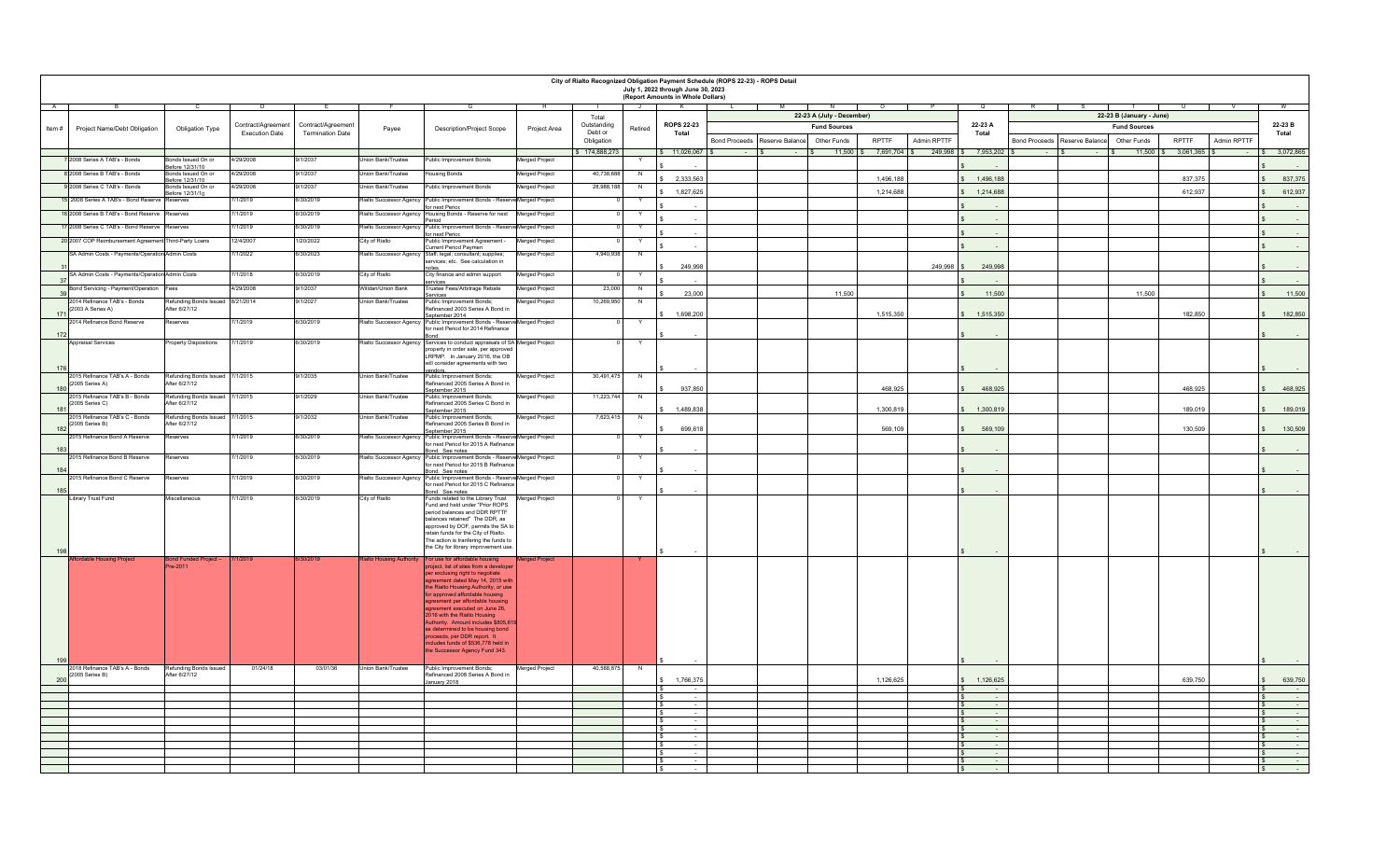### **City of Rialto Recognized Obligation Payment Schedule (ROPS 22-23) - Report of Cash Balances July 1, 2019 through June 30, 2020 (Report Amounts in Whole Dollars)**

| Α | В                                                                                                                                                               | $\mathbf c$                           | D                                    | E                                                                            | F                                  | G                         | H               |
|---|-----------------------------------------------------------------------------------------------------------------------------------------------------------------|---------------------------------------|--------------------------------------|------------------------------------------------------------------------------|------------------------------------|---------------------------|-----------------|
|   |                                                                                                                                                                 |                                       |                                      |                                                                              |                                    |                           |                 |
|   |                                                                                                                                                                 |                                       | <b>Bond Proceeds</b>                 | <b>Reserve Balance</b>                                                       | <b>Other Funds</b>                 | <b>RPTTF</b>              |                 |
|   | <b>ROPS 19-20 Cash Balances</b><br>$(07/01/19 - 06/30/20)$                                                                                                      | Bonds issued on or<br>before 12/31/10 | Bonds issued on or<br>after 01/01/11 | Prior ROPS RPTTF<br>and Reserve<br>Balances retained for<br>future period(s) | Rent,<br>Grants,<br>Interest, etc. | Non-Admin<br>and<br>Admin | <b>Comments</b> |
|   |                                                                                                                                                                 |                                       |                                      |                                                                              |                                    |                           |                 |
|   | Beginning Available Cash Balance (Actual 07/01/19)<br>RPTTF amount should exclude "A" period distribution amount                                                |                                       |                                      |                                                                              |                                    |                           |                 |
|   |                                                                                                                                                                 | 4,865,338                             | 1,326                                | 81,486                                                                       | 3,191,885                          | 78,749                    |                 |
|   | 2 Revenue/Income (Actual 06/30/20)<br>RPTTF amount should tie to the ROPS 19-20 total distribution<br>from the County Auditor-Controller                        | 73,278                                | 4,971                                |                                                                              | 710,914                            | 10,960,191                |                 |
|   | 3 Expenditures for ROPS 19-20 Enforceable Obligations<br>(Actual 06/30/20)                                                                                      |                                       |                                      |                                                                              |                                    |                           |                 |
|   |                                                                                                                                                                 |                                       |                                      | 81,486                                                                       | 200,330                            | 10,653,574                |                 |
|   | 4 Retention of Available Cash Balance (Actual 06/30/20)<br>RPTTF amount retained should only include the amounts<br>distributed as reserve for future period(s) |                                       |                                      |                                                                              |                                    |                           |                 |
|   | 5 ROPS 19-20 RPTTF Prior Period Adjustment<br>RPTTF amount should tie to the Agency's ROPS 19-20 PPA<br>form submitted to the CAC                               |                                       | No entry required                    |                                                                              |                                    |                           |                 |
| 6 | <b>Ending Actual Available Cash Balance (06/30/20)</b><br>C to F = $(1 + 2 - 3 - 4)$ , G = $(1 + 2 - 3 - 4 - 5)$                                                | \$<br>$4,938,616$ \$                  | $6,297$ \ \$                         | $0$   \$                                                                     | $3,702,469$ \\$                    | 385,366<br>$\Omega$       |                 |